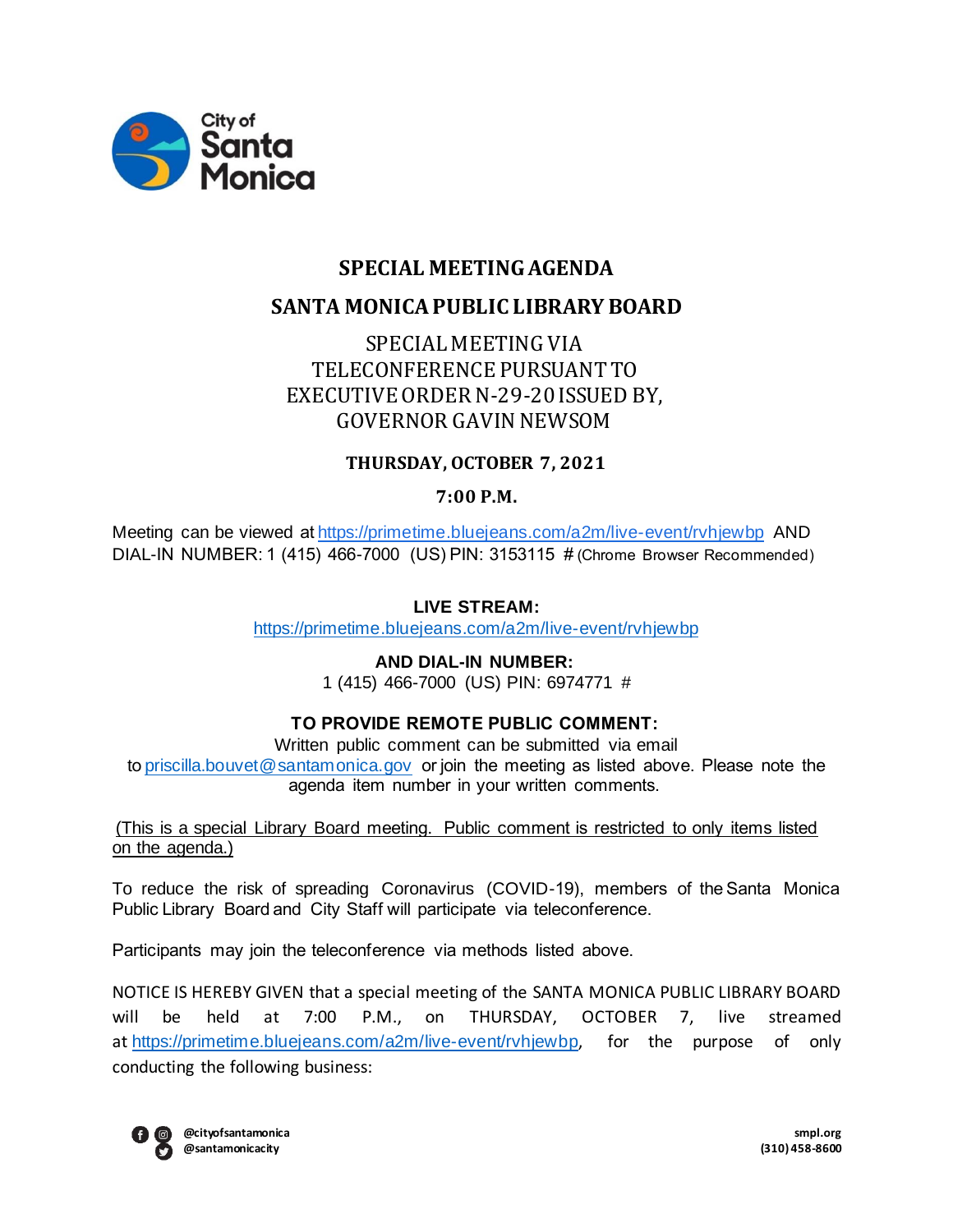Call to Order Roll Call

Please note that Agenda Items may be reordered during the meeting at the discretion of the body.

1. **Pubic Input**: Public input is permitted only on items on the agenda that are within the subject matter jurisdiction of the body. State law prohibits the body from taking any action on items not listed on the agenda, including issues raised under this agenda item.

#### 2. **Closed Session**

a. Conference with The Byers Group for recruitment for new Library Director.

Adjournment

### **STANDARDS OF BEHAVIOR THAT PROMOTE CIVILITY AT ALL PUBLIC MEETINGS:**

- Treat everyone courteously
- Listen to others respectfully
- Give open-minded consideration to all viewpoints
- Focus on the issues and avoid personalizing debate
- Embrace respectful disagreement and dissent as democratic rights, inherent components of an inclusive public process, and tools for forging sound decisions

**This agenda is available in alternate formats upon request.** Accessing Closed Captions during a teleconference meeting using the BlueJeans Desktop App: Go to the Settings tab and turn on automated Closed Captions (subtitles). Real-time captions will appear at the bottom of the Desktop App. Please note: Closed Captioning is not yet supported when playing a video.  

The Santa Monica Public Library is wheelchair accessible. If you require any special disability related accommodations (i.e. sign language interpreting, access to an amplified sound system, etc.), please contact the Administration Office, Santa Monica Public Library at (310) 458-8606 or priscilla.bouvet@santamonica.gov at least 7 days prior to the scheduled meeting.

This agenda is subject to change up to 72 hours prior to a regular meeting and 24 hours prior to a special. Please check the agenda for prior to the meeting for changes.

**Translation service available upon request.** Please contact the Administration Office, Santa Monica Public Library at (310) 458-8606 or priscilla.bouvet@santamonica.gov at least 72